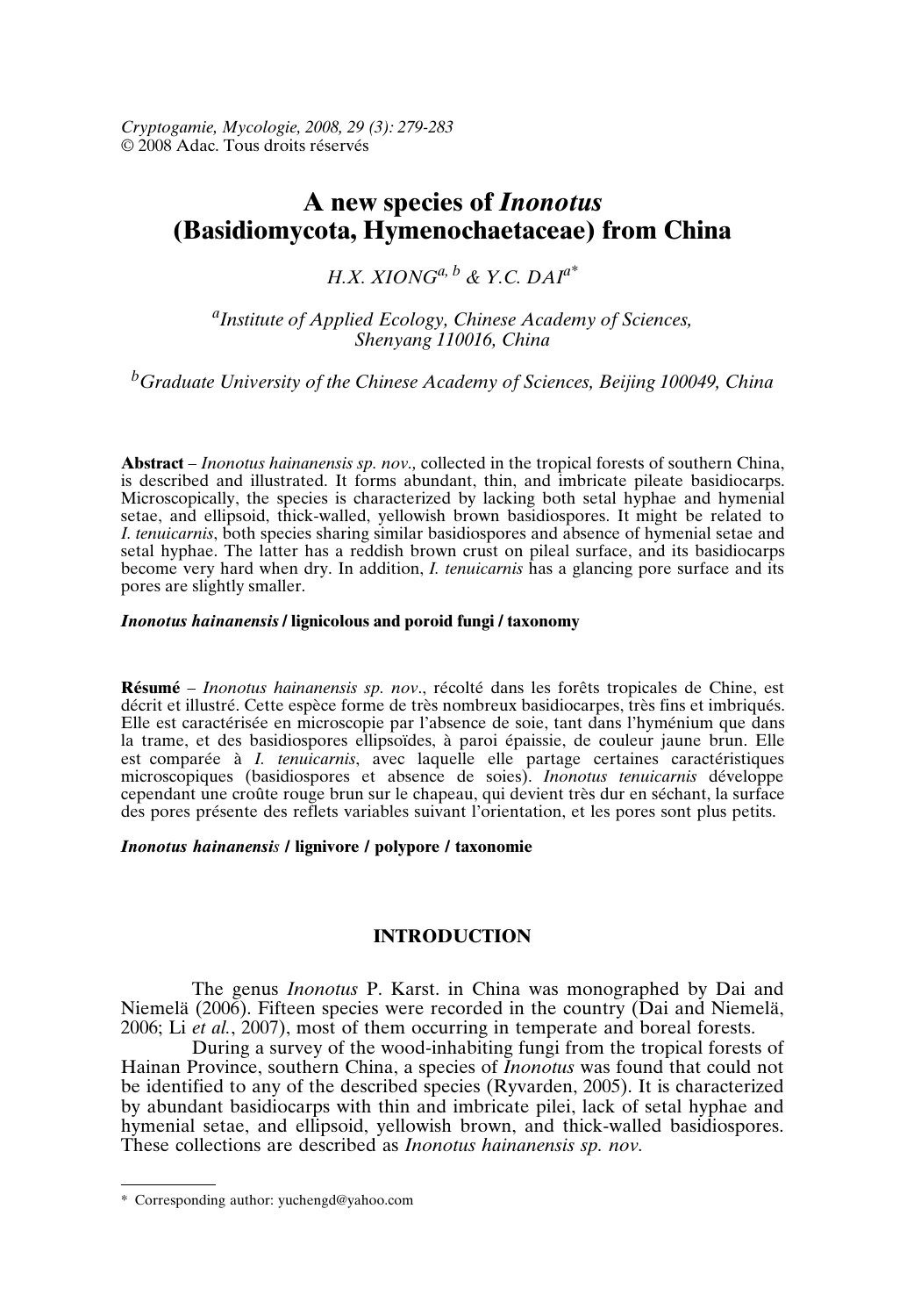## **MATERIALS AND METHODS**

The studied specimens are deposited at the Herbarium of Institute of Applied Ecology, Chinese Academy of Sciences (IFP). The microscopic procedure follows Dai and Niemelä (2006). In presenting the variation in the size of the spores, 5% of measurements were excluded from each end of the range, and are given in parentheses. In the text the following abbreviations are used:  $IKI = Melzer's reagent, IKI – negative in Melzer's reagent, KOH = 5% potassium$ hydroxide,  $CB = Cotton$  Blue,  $CB<sub>+</sub> = cyanophilous$ ,  $CB<sub>-</sub> = acvanophilous$ ,  $L$  = mean spore length (arithmetic average of all spores), W = mean spore width (arithmetic average of all spores),  $Q = \bar{v}$  variation in the L/W ratios between the specimens studied,  $n =$  number of spores measured from given number of specimens. Sections were studied at magnification up to  $\times$  1000 by using a Nikon Eclipse E600 microscope and phase contrast illumination. Drawings were made with the aid of a drawing tube. Special colour terms are from Petersen (1996).

## **DESCRIPTION**

*Inonotus hainanensis* H.X. Xiong & Y.C. Dai, *sp. nov.* (Figs.1-2)

*Carpophorum annuum, pileatum, imbricatum; facies pororum auratum vel brunneum; pori angulati, 3-4 per mm. Systema hypharum monomiticum, hyphae septatae sine fibulis, hyphae contexti 2-5 µm in diam. Sporae ellipsoideae, IKI–, CB(+), 6-7* × *3.9-4.9 µm*



Fig. 1. Fresh basidiocarps of *Inonotus hainanensis* H.X. Xiong & Y.C. Dai.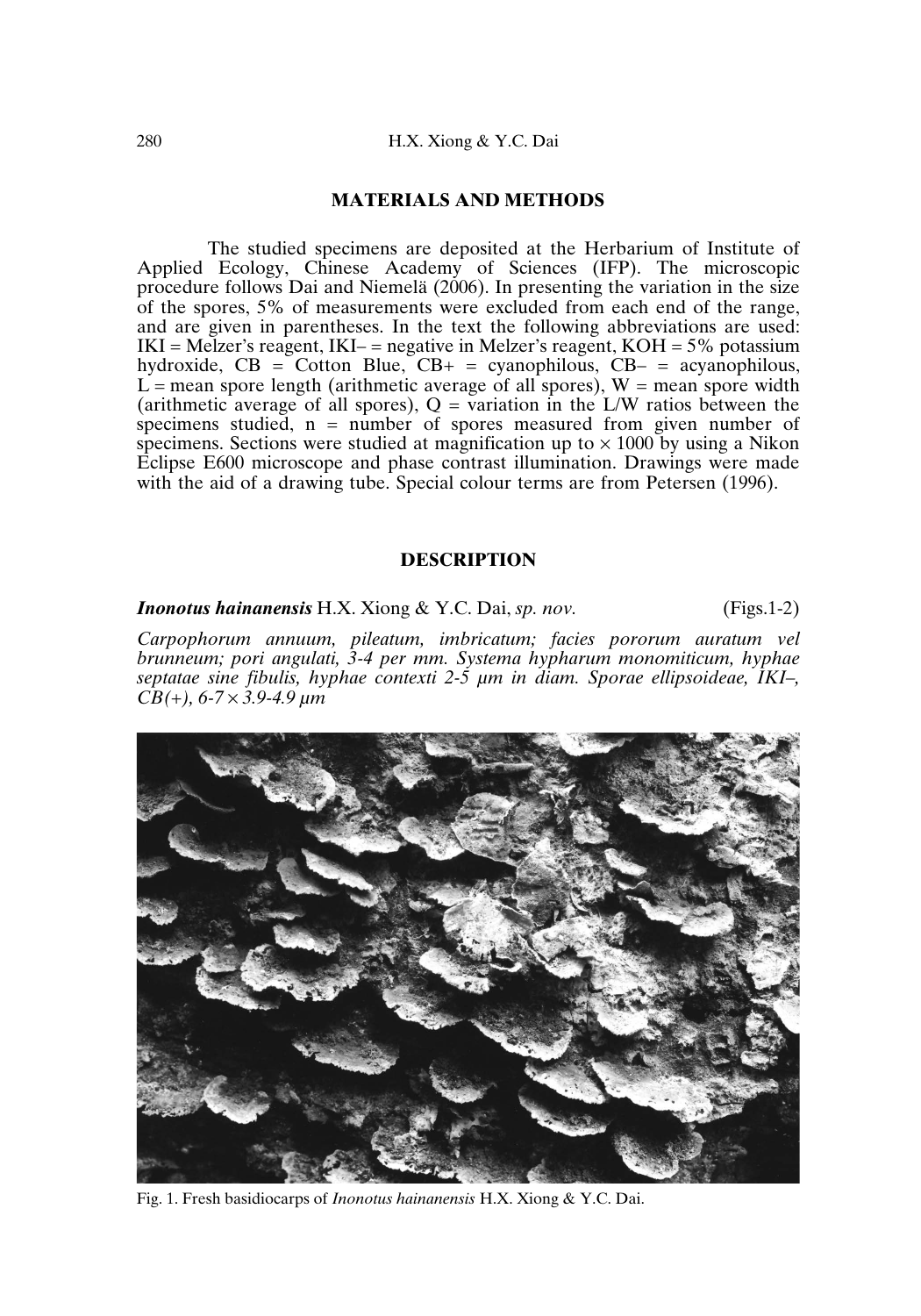

Fig. 2. Anatomical details of *Inonotus hainanensis* H.X. Xiong & Y.C. Dai (drawn from the holotype). **a.** Basidiospores. **b.** Basidia and basidioles. **c.** Hyphae from trama. **d.** Hyphae from context.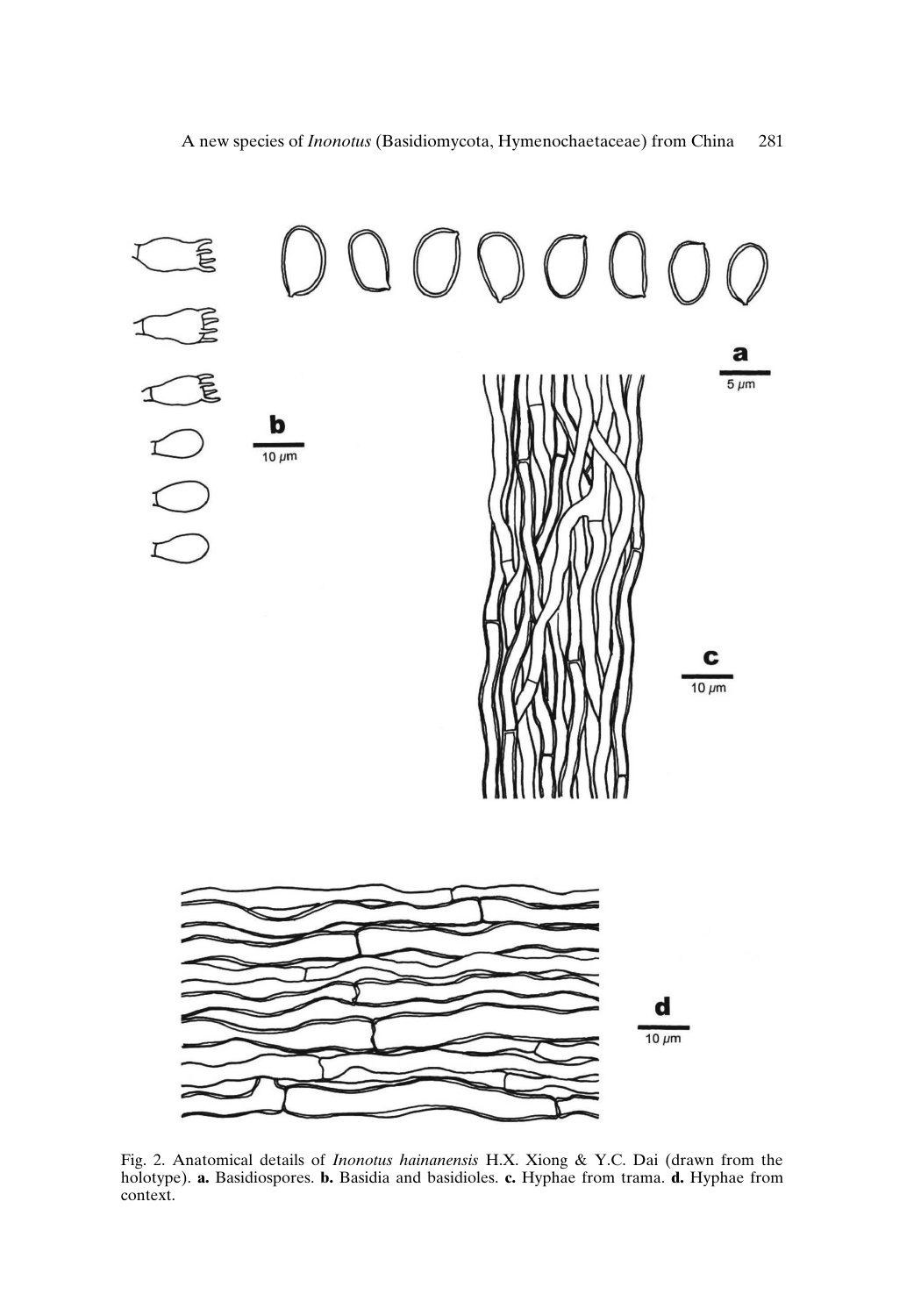*Type.* — CHINA. Hainan Province, Ledong County, Jianfengling Nature Reserve, on rotten angiosperm trunk, 17.XI.2007 *Dai 9259* (holotype in IFP, isotype in BJFC).

*Etymology. — hainanensis* (L.): referring the province of Hainan in Southern China.

*Fruitbody.* — Basidiocarps annual, pileate, imbricate, numerous with about hundred pilei originating from the same log, soft corky and without odour or taste when fresh, becoming corky, brittle and light in weight upon drying. Pilei dimidiate, projecting up to  $1.5$  cm, 3 cm wide and 3 mm thick at base. Pileus surface yellowish brown at margin to dark brown towards base, umber brown to rusty brown when dry, matted to glabrous, with indistinctly concentric zones; margin sharp, becoming umber brown and incurved when dry. Pore surface yellowish to brownish; pores angular, 3-4 per mm, dissepiments thin, entire. Context dark brown, with a corky consistency, up to 1 mm thick. Tubes concolorous with the context, corky, up to 2 mm long.

*Hyphal structure. —* Hyphal system monomitic; all septa without clamp connections; tissues darkening but otherwise unchanged in KOH.

*Context.* — Contextual hyphae yellowish brown, thin- to slightly thick-walled with a wide lumen, occasionally branched, more or less constricted at septa, with more or less clear radial orientation, 3–5 µm in diam.

*Tubes.* — Tramal hyphae yellowish brown, thin- to slightly thick-walled with a wide lumen, occasionally branched, frequently septate, more or less parallel along the tubes, 2–4.5 µm in diam. Setal hyphae and hymenial setae absent. Basidia broadly clavate, with four sterigmata and a simple basal septum,  $11{\text -}15 \times 5{\text -}7 \text{ }\mu\text{m}$ ; basidioles in shape similar to basidia, but slightly smaller.

*Spores. —* Basidiospores ellipsoid, yellowish brown, thick-walled, smooth, IKI–, CB(+),  $6-7(-7.8) \times (3.5-3.9-4.9(-5.8))$  um, L = 6.55 um, W = 4.19 um, O = 1.56  $(n = 30/1)$ .

#### **DISCUSSIONS**

Microscopically, the new species comes close to *Inonotus tenuicarnis* Pegler & D.A. Reid (Pegler, 1964), both taxa sharing pileate and imbricate basidiocarps, similar basidiospores and absence of hymenial setae and setal hyphae. However, *I. tenuicarnis* has a reddish brown crust on the pileus surface and its basidiocarps become very hard when dry. In addition, its pore surface is glancing. Ryvarden (2005) reported as 2-4 pores per mm in *I. tenuicarnis*, while Dai & Niemelä (2006) noted slightly smaller pores, 4-6 per mm. In addition, *I. tenuicarnis* has been so far recorded only from temperate area, on *Betula, Castanea* and *Quercus* (Sharma, 1996; Ryvarden, 2005; Dai & Niemelä, 2006).

*Inonotus permixtus* Corner, described from Malaya (Corner, 1991) was treated as a synonym of *I. tenuicarnis* by Ryvarden (2005). The type of *I. permixtus* was not studied; however, according to the original description, it has cystidioles and ellipsoid to subreniform basidiospores, slightly smaller than those in *I. hainanensis*  $(5-6.5 \times 4-4.7 \mu m \text{ vs. } 6-7.8 \times 3.5-5.8 \mu m)$ .

*Inonotus dentatus* Decock & Ryvarden and *I. pusillus* Murrill have pileate and thin basidiocarps, ellipsoid and thick-walled basidiospores, and lack hymenial setae and setal hyphae, in which features they are somehow similar to *I. hainanensis.* However, *I. dentatus* has larger pores (1-3 per mm) and smaller